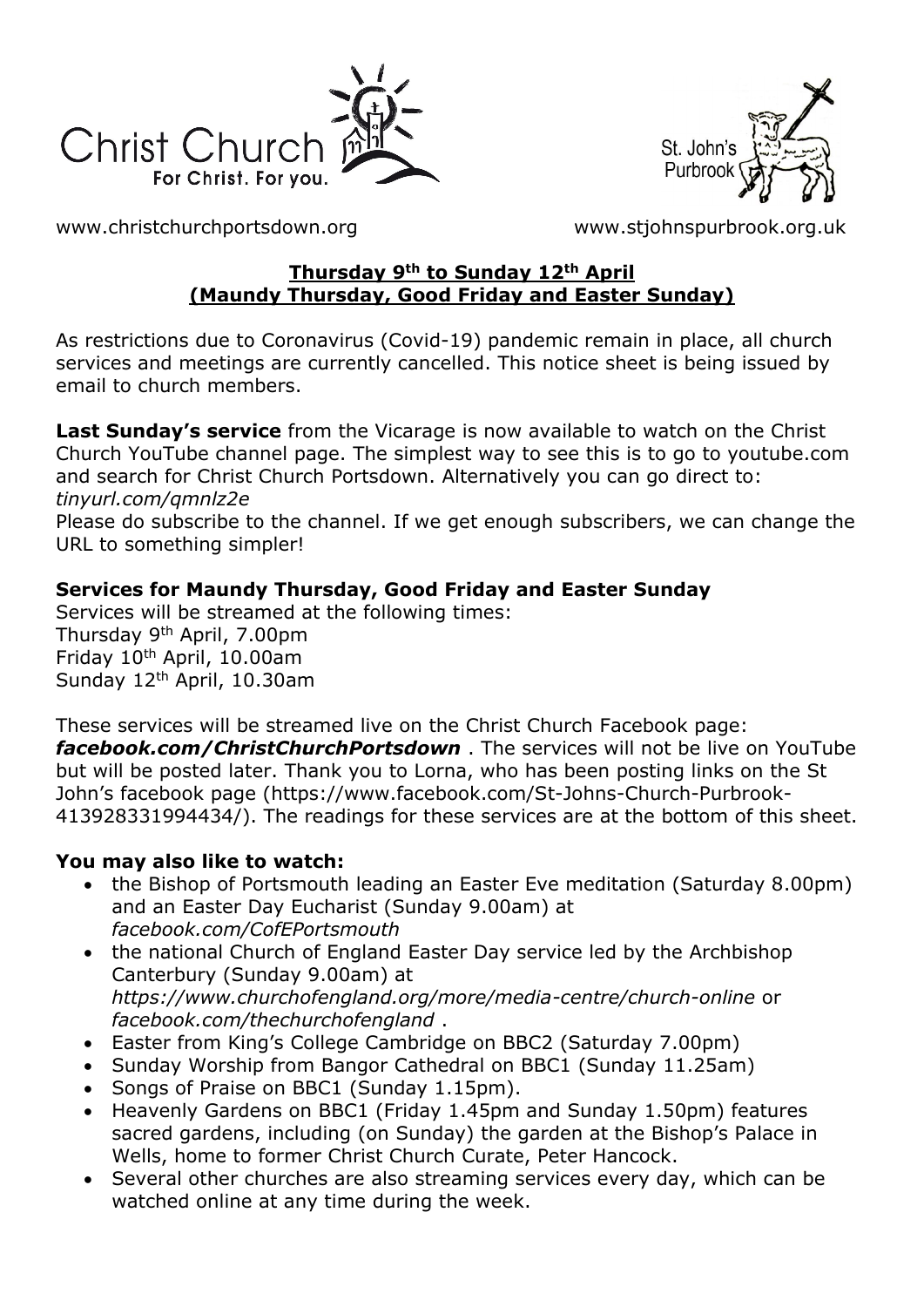### **COMMUNITY FIRST HELPLINE**

Havant Borough Council, working with Community First has set up a helpline that residents in Havant Borough who are isolating at home can ring, should they require assistance; shopping, prescription collections, dog-walking, a friendly voice to speak to etc. Requests for assistance are passed to voluntary groups around the borough, some specifically set up for this purpose.

If you, or someone you know, are self-isolating, live in Havant Borough and need help, then call Community First on 0300 500 8085.

#### **GIVING**

Both of our churches are experiencing reduced income from cancelled hall bookings and the lack of collections at services. If you usually give in the plate, please do consider switching to Direct Debit or online payment. Do get in touch if you need more details.

### **CHURCH OFFICE**

The church office is closed. Emma is working from home, so please note her number below if you wish to speak to her.

|                      | <b>CONTACTS</b>                                                      |
|----------------------|----------------------------------------------------------------------|
| <b>Vicar</b>         | Revd Andy Wilson (day off Monday)<br>vicar@christchurchportsdown.org |
|                      | purbrookvicar@gmail.com                                              |
| <b>Associate</b>     | <b>Revd Laura Cameron</b>                                            |
| <b>Minister</b>      | revdlauracameron@gmail.com                                           |
| <b>Reader CCP</b>    | <b>Sandra Morgan</b>                                                 |
| (Lay Minister)       | sandramorgan02@gmail.com                                             |
| <b>Churchwarden</b>  | <b>Bill Jeffery</b>                                                  |
| <b>SJP</b>           | purbrookchurch@gmail.com                                             |
| <b>Churchwarden</b>  | <b>Stephen Anderson</b>                                              |
| <b>CCP</b>           | stephen.anderson@christchurchportsdown.org                           |
| <b>Administrator</b> | <b>Emma Evans</b>                                                    |
|                      | parish.office@christchurchportsdown.org                              |
| <b>Hall Manager</b>  | Jacqui Wilson                                                        |
| <b>CCP</b>           | hall.manager@christchurchportsdown.org                               |
| Website              | <b>Matt Doe</b>                                                      |
|                      | webmaster@christchurchportsdown.org                                  |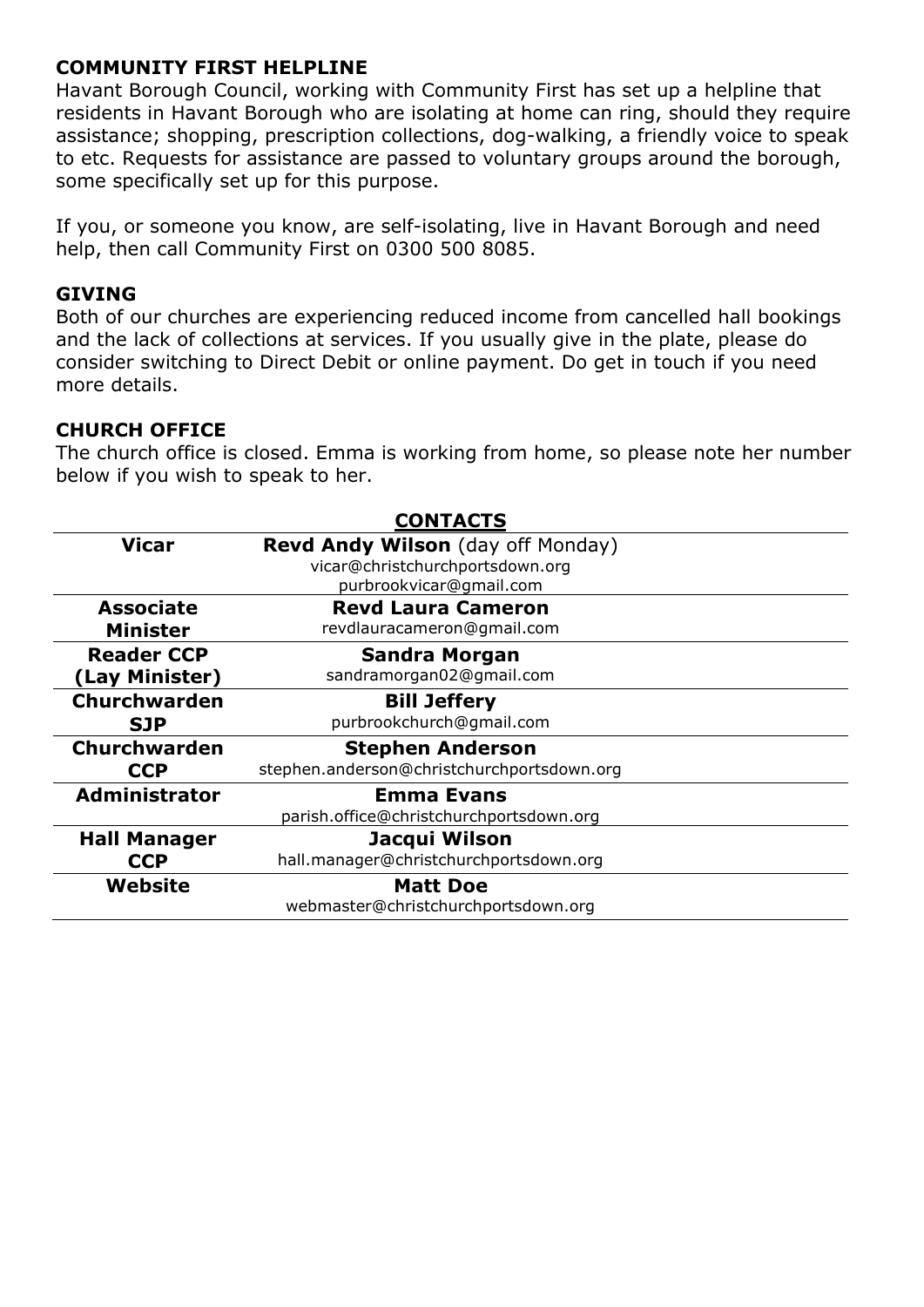### **MAUNDY THURSDAY: John 13.1-17, 31b-35**

<sup>1</sup>Now before the festival of the Passover, Jesus knew that his hour had come to depart from this world and go to the Father. Having loved his own who were in the world, he loved them to the end. <sup>2</sup>The devil had already put it into the heart of Judas son of Simon Iscariot to betray him. And during supper <sup>3</sup>Jesus, knowing that the Father had given all things into his hands, and that he had come from God and was going to God, <sup>4</sup>got up from the table,<sup>[\\*](javascript:void(0);)</sup> took off his outer robe, and tied a towel around himself. <sup>5</sup>Then he poured water into a basin and began to wash the disciples' feet and to wipe them with the towel that was tied around him. <sup>6</sup>He came to Simon Peter, who said to him, 'Lord, are you going to wash my feet?' <sup>7</sup>Jesus answered, 'You do not know now what I am doing, but later you will understand.' <sup>8</sup>Peter said to him, 'You will never wash my feet.' Jesus answered, 'Unless I wash you, you have no share with me.' <sup>9</sup>Simon Peter said to him, 'Lord, not my feet only but also my hands and my head!' <sup>10</sup>Jesus said to him, 'One who has bathed does not need to wash, except for the feet,[\\*](javascript:void(0);) but is entirely clean. And you\* are clean, though not all of you.'  $11$  For he knew who was to betray him; for this reason he said, 'Not all of you are clean.'

 $12$ After he had washed their feet, had put on his robe, and had returned to the table, he said to them, 'Do you know what I have done to you? <sup>13</sup>You call me Teacher and Lord—and you are right, for that is what I am.  $^{14}$ So if I, your Lord and Teacher, have washed your feet, you also ought to wash one another's feet. <sup>15</sup>For I have set you an example, that you also should do as I have done to you.  $16V$ ery truly, I tell you, servants<sup>[\\*](javascript:void(0);)</sup> are not greater than their master, nor are messengers greater than the one who sent them. <sup>17</sup>If you know these things, you are blessed if you do them.

 $31$ <sup>Now</sup> the Son of Man has been glorified, and God has been glorified in him.  $32$ If God has been glorified in him, God will also glorify him in himself and will glorify him at once. <sup>33</sup>Little children, I am with you only a little longer. You will look for me; and as I said to the Jews so now I say to you, "Where I am going, you cannot come."  $34I$  give you a new commandment, that you love one another. Just as I have loved you, you also should love one another.  $35$ By this everyone will know that you are my disciples, if you have love for one another.'

## **GOOD FRIDAY: John 19:16b-30**

So they took Jesus;  $17$  and carrying the cross by himself, he went out to what is called The Place of the Skull, which in Hebrew<sup>[\\*](javascript:void(0);)</sup> is called Golgotha. <sup>18</sup>There they crucified him, and with him two others, one on either side, with Jesus between them. <sup>19</sup>Pilate also had an inscription written and put on the cross. It read, 'Jesus of Nazareth,[\\*](javascript:void(0);) the King of the Jews.' <sup>20</sup>Many of the Jews read this inscription, because the place where Jesus was crucified was near the city; and it was written in Hebrew,[\\*](javascript:void(0);) in Latin, and in Greek. <sup>21</sup>Then the chief priests of the Jews said to Pilate, 'Do not write, "The King of the Jews", but, "This man said, I am King of the Jews." <sup>'22</sup>Pilate answered, 'What I have written I have written.<sup>' 23</sup>When the soldiers had crucified Jesus, they took his clothes and divided them into four parts, one for each soldier. They also took his tunic; now the tunic was seamless, woven in one piece from the top. <sup>24</sup>So they said to one another, 'Let us not tear it, but cast lots for it to see who will get it.' This was to fulfil what the scripture says,

'They divided my clothes among themselves,

and for my clothing they cast lots.'

<sup>25</sup>And that is what the soldiers did.